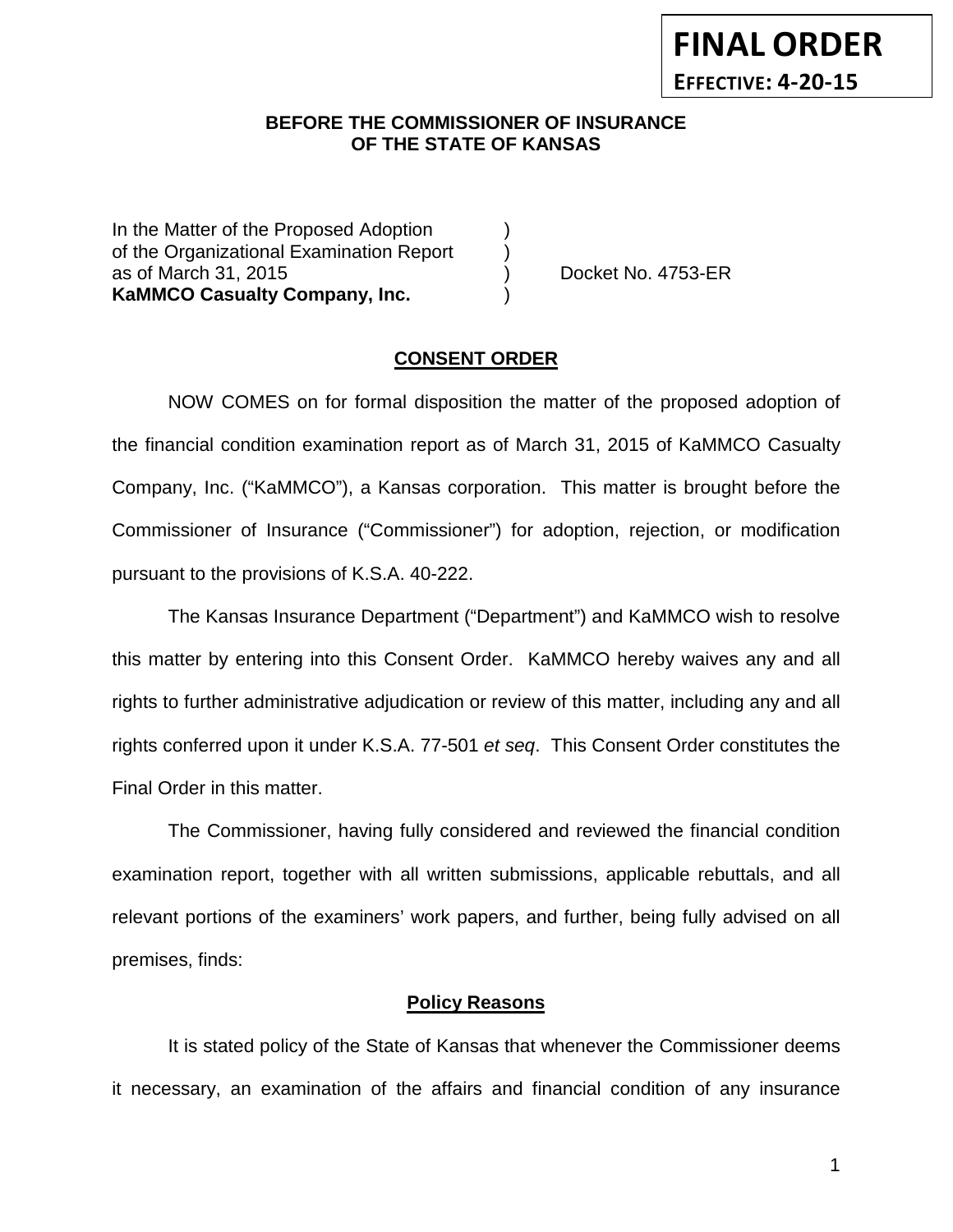company in the process of organization, applying for admission, or doing business in this State can be undertaken. In all cases, such an examination must occur once every five (5) years. Through the examination process, the insurance consuming public will be well served and protected.

#### **Findings of Fact**

1. The Commissioner has jurisdiction over this matter pursuant to K.S.A. 40- 222.

2. An organizational examination of KaMMCO was undertaken by the Department and was completed on April 9, 2015.

3. The examiner-in-charge tendered and filed with the Department a verified written report of the organizational examination within thirty (30) days following completion of the organizational examination, to wit; April 9, 2015.

4. Following receipt of the verified report, the Department transmitted the report to KaMMCO on April 14, 2015, with a duly executed notice advising the company of its opportunity to prepare and submit to the Department a written submission or rebuttal with respect to any and all matters contained in the report. KaMMCO was further advised that any written submission or rebuttal needed to be filed with the Department no later than thirty (30) days after receipt of the verified report.

5. KaMMCO filed a written acceptance of the verified report on April 15, 2015.

6. Based upon the written submission tendered by KaMMCO, the company took no exceptions to matters contained in the verified report.

2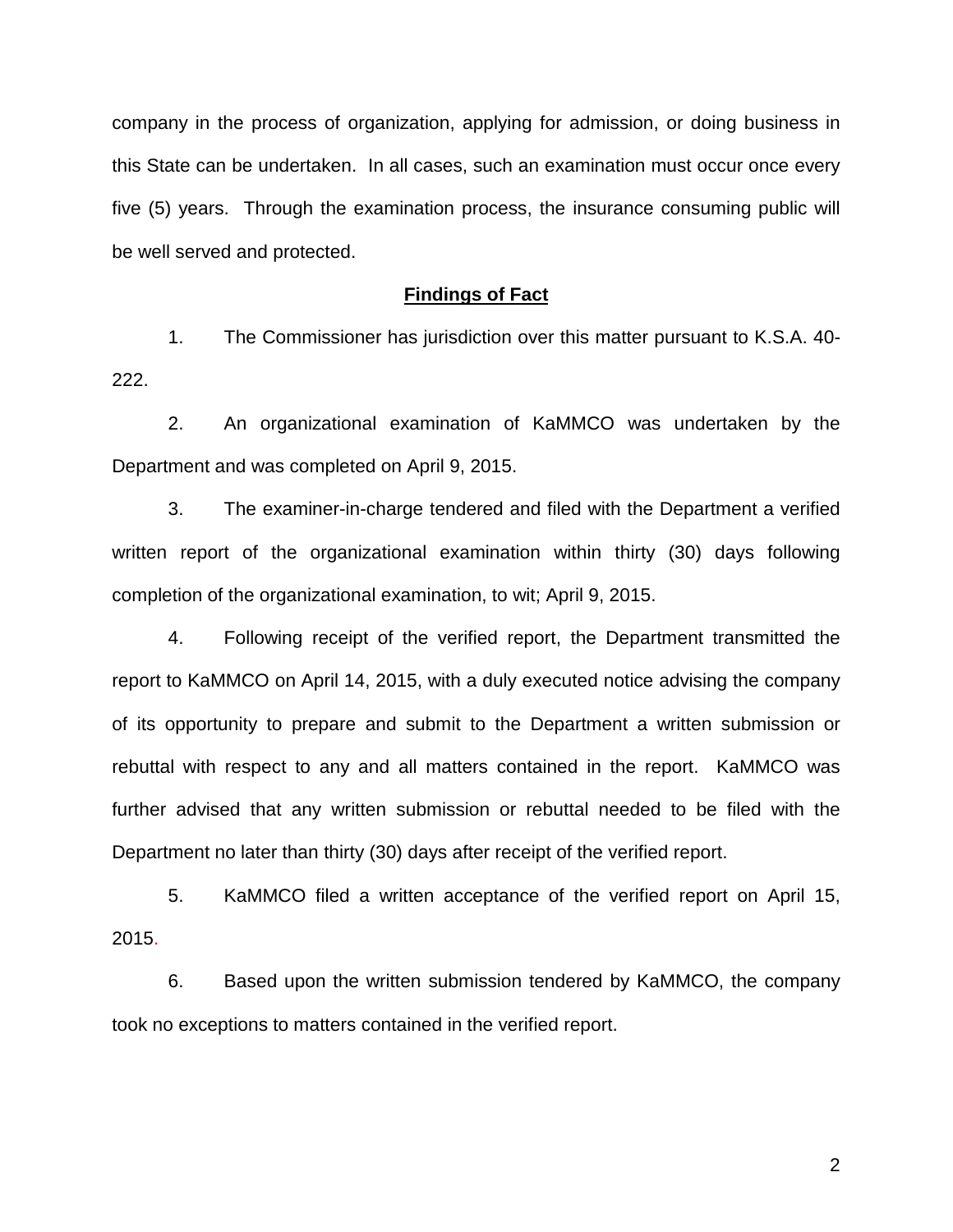7. Within thirty (30) days of the end of the time period allowed for written submission or rebuttal, the Commissioner fully reviewed the report, together with all written submissions and rebuttals provided by KaMMCO. The Commissioner further reviewed all relevant workpapers.

8. No other written submissions or rebuttals were submitted by KaMMCO.

## **Conclusion of Law**

9. K.S.A. 40-222(k)(2) provides:

Within 30 days of the end of the period allowed for the receipt of written submissions or rebuttals, the commissioner shall fully consider and review the report, together with any written submissions or rebuttals and any relevant portions of the examiners workpapers and enter an order:

- (A) Adopting the examination report as filed or with modification or corrections. If the examination report reveals that the company is operating in violation of any law, regulation or prior order of the commissioner, the commissioner may order the company to take any action the commissioner considers necessary and appropriate to cure such violations; or
- (B) rejecting the examination report with directions to the examiners to reopen the examination for purposes of obtaining additional data, documentation or information, and refiling pursuant to subsection (k); or
- (C) call and conduct a fact-finding hearing in accordance with K.S.A. 40-281 and amendments thereto for purposes of obtaining additional documentation, data, information and testimony.

10. Based upon the stated Policy Reasons and the Findings of Fact enumerated in paragraphs #1 through #8 above, the financial condition examination report as of March 31, 2015 of KaMMCO should be adopted.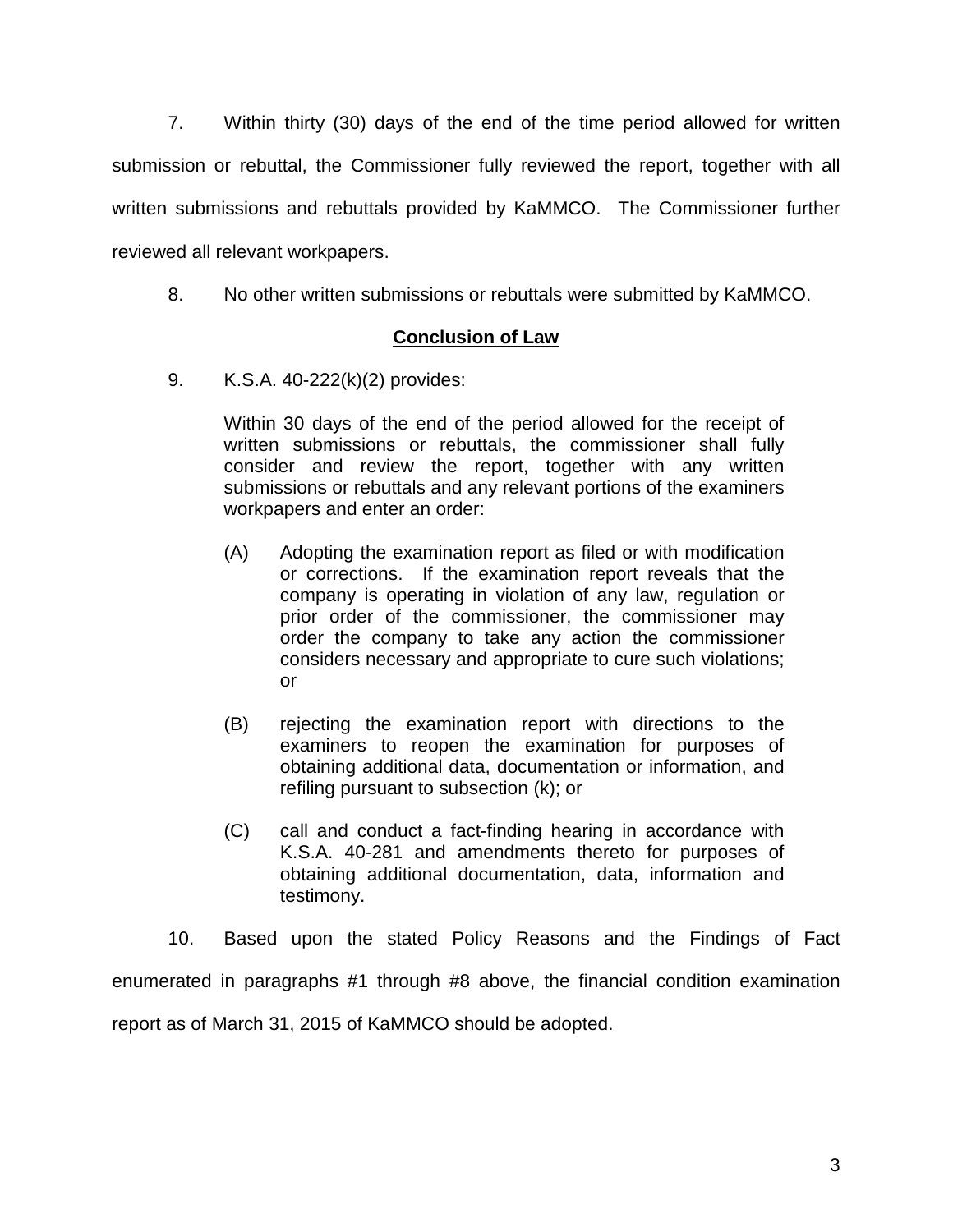# **THEREFORE, BY AGREEMENT OF THE PARTIES, THE COMMISSIONER OF INSURANCE ORDERS THAT:**

1. The organizational examination report as of March 31, 2015 of KaMMCO Casualty Company, Inc. is hereby adopted.

2. The Commissioner of Insurance retains jurisdiction over this matter to issue any and all further Orders deemed appropriate or to take such further action necessary to dispose of this matter.

**IT IS SO ORDERED THIS \_\_20th\_\_ DAY OF \_\_\_\_April\_\_\_\_\_, 2015 IN THE CITY OF TOPEKA, COUNTY OF SHAWNEE, STATE OF KANSAS.**



\_/s/ Ken Selzer\_\_\_\_\_\_\_\_\_\_\_\_\_\_\_\_\_\_\_ Ken Selzer, CPA Commissioner of Insurance

BY:

\_/s/ Diane Minear\_\_\_\_\_\_\_\_\_\_\_\_\_\_\_\_\_ Diane Minear Interim General Counsel

## **KaMMCO Casualty Company, Inc.**

BY:

\_/s/ Kurt Scott\_\_\_\_\_\_\_\_\_\_\_\_\_\_\_\_\_\_\_\_\_\_ Kurt Scott President and Chief Executive Officer